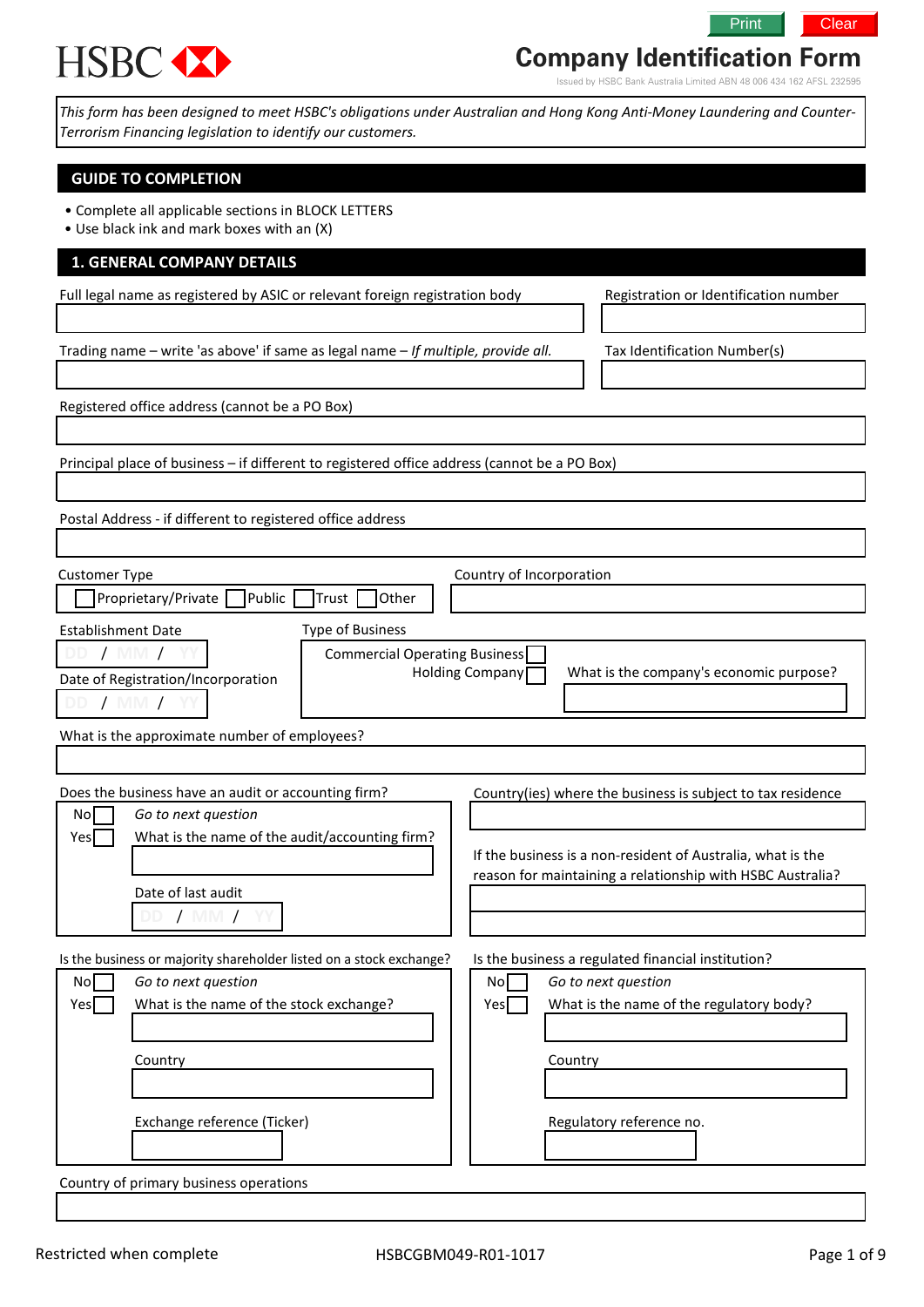#### 2. ADDITIONAL COMPANY DETAILS

Industry/Nature of business (incl. sources of income, products/services offered & how the business fits in the group structure)

Source of wealth (i.e. ongoing revenues) - Refer to Glossary of Terms on page 8

All Countries of operation **Music Equation** What is the nature of your customer base? (Select all that apply) The Public/Individual Consumers Banks/Financial Institutions Government/Public Sector Bodies **Other Businesses**  $N\circ$  Go to next question  $N\circ$   $N\circ$  Go to next question Yes Registered name of the key customer  $\vert$  Yes Give details of the party's relation to the business Nature of business/industry of this counterparty Select the most relevant key financial data option for the business and provide details - Refer Glossary of Terms on page 8 Assets Under Management (held on behalf of clients) Most recently reported Currency Date Reported Asset Size Group Annual Revenue (from last financial year) Annual Revenue (from last financial year) - If the company is a start up, please provide estimates based on business plan Other - Describe the key financial data and it's approximate total size % % % % Does the business rely on one counterparty for more than 50% of income in the gambling industry (eg. Online gambling, casinos etc.)? Trading name (if different) Percentage of income from this counterparty Yes Go to next question  $N_0$  What will be the ongoing source of wealth? DD / MM / YY Business Activity **Business Activity 8 Activity 8 Activity 8 Activity 8 Activity 8 Activity 8 Activity 8 Activity 8 Activity 8 Activity 8 Activity 8 Activity 8 Activity 8 Activity 8 Activity 8** % List the principal business activities of the business maintaining a relationship with HSBC Is the business or, are any of it's connected parties, involved Will the current principal source of wealth continue to be the principal source of wealth for the business?

Have there been any material changes to the business in the past 5 years?

A Material change is a substantial continuing change to the business - See the Glossary of Terms on page 8

| Nol  | Go to next question                                    |  |
|------|--------------------------------------------------------|--|
| Yesl | Give details of the material change(s) to the business |  |
|      |                                                        |  |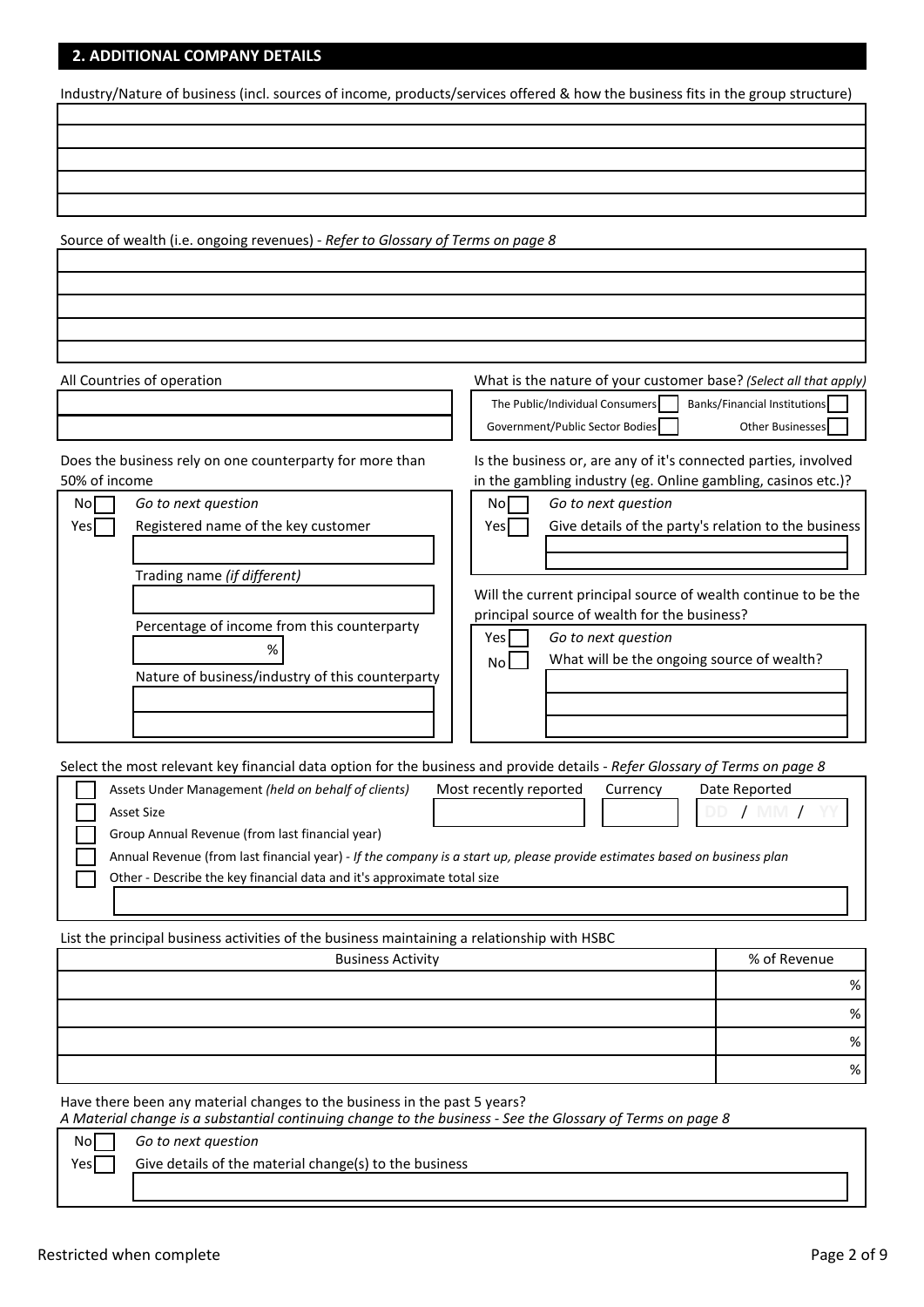| <b>3. BANKING PRODUCTS AND SERVICES</b>                                                                                                                                                                                                                                                       |                                                                                                                                                                                                                                                                                                                                 |  |  |  |  |  |
|-----------------------------------------------------------------------------------------------------------------------------------------------------------------------------------------------------------------------------------------------------------------------------------------------|---------------------------------------------------------------------------------------------------------------------------------------------------------------------------------------------------------------------------------------------------------------------------------------------------------------------------------|--|--|--|--|--|
| What banking services do you currently utilise or intend to utilise with HSBC?                                                                                                                                                                                                                |                                                                                                                                                                                                                                                                                                                                 |  |  |  |  |  |
| Global Liquidity & Cash Management (GLCM)<br>Global Trade & Receivables Finance (GTRF)                                                                                                                                                                                                        | Global Markets<br>Lending<br>Custody                                                                                                                                                                                                                                                                                            |  |  |  |  |  |
| please specify<br>Other                                                                                                                                                                                                                                                                       |                                                                                                                                                                                                                                                                                                                                 |  |  |  |  |  |
| If you plan to utilise GLCM products (inc. savings & transaction accounts), please complete the next three questions                                                                                                                                                                          |                                                                                                                                                                                                                                                                                                                                 |  |  |  |  |  |
| Does the business intend on making/receiving significant payments?<br>Yes<br>Please provide details below<br><b>No</b><br>What is the purpose of these significant payments?<br>What is the expected value and frequency of these payments?<br>Is the counterparty Domestic or international? | Does the business intend to make/receive cross border payments?<br>Please provide details below<br>Yes<br>Nol<br>What is the purpose of the cross border activity?<br>What is the expected value and frequency of these transactions?<br>Please provide the top 10 countries you expect to transact with<br>using HSBC Accounts |  |  |  |  |  |
| Does the business intend on making physical deposits/withdrawals?<br>Please provide details below<br><b>No</b><br>Yes<br>What is the business purpose of using physical cash?<br>What is the expected value and frequency of this activity?                                                   |                                                                                                                                                                                                                                                                                                                                 |  |  |  |  |  |

#### **4. COUNTRIES OF TRADE**

Give details of all countries where revenues or expenses are incurred and assets are held as well as where the business has local offices, subsidiaries, branches (including the number of each)

|         | $\cdot$<br>Ğ                            | $\overline{\phantom{a}}$<br>Percentage of |             | Number of    |                 |               |
|---------|-----------------------------------------|-------------------------------------------|-------------|--------------|-----------------|---------------|
| Country | Revenues or<br><b>Intended Revenues</b> | Expenses or<br>intended expenses          | Assets Held | Subsidiaries | <b>Branches</b> | Local Offices |
|         | %                                       | %                                         | %           |              |                 |               |
|         | %                                       | %                                         | $\%$        |              |                 |               |
|         | %                                       | %                                         | $\%$        |              |                 |               |
|         | %                                       | %                                         | $\%$        |              |                 |               |
|         | $\%$                                    | $\%$                                      | %           |              |                 |               |
|         | %                                       | %                                         | %           |              |                 |               |
|         | %                                       | %                                         | $\%$        |              |                 |               |
|         | $\%$                                    | $\%$                                      | %           |              |                 |               |

#### **5. GOVERNMENT OR POLITICAL EXPOSURE**

Give details of any Government State Body which owns 10% or more of the entity maintaining a relationship with HSBC Mark this box if there are no Government or State Owned Bodies that own 10% or more of the business

| <b>Full Name of Government</b> | Country | Percentage of<br>Ownership | Percentage of<br><b>Voting Rights</b> | Permanent Address (Inc. Country) |
|--------------------------------|---------|----------------------------|---------------------------------------|----------------------------------|
|                                |         | %                          | %                                     |                                  |

Give details of any of the Connected Parties (Ultimate Owners, Key Controllers, Directors, etc.) considered to be influential politically, politically exposed or holding a position in the Executive Legislative, Military or Judicial sectors of government.

| Also include the details of any connected parties who are known associates of someone considered influential politically or politically exposed. |                                                                      |  |                     |    |                                         |                                       |  |  |
|--------------------------------------------------------------------------------------------------------------------------------------------------|----------------------------------------------------------------------|--|---------------------|----|-----------------------------------------|---------------------------------------|--|--|
|                                                                                                                                                  |                                                                      |  | Dates position held |    | If political exposure is by association |                                       |  |  |
| Full Name of Connected Party                                                                                                                     | Country of Political   Position of Political<br>Exposure<br>Exposure |  | From                | To | Name of influential<br>person           | Relationship to<br>influential person |  |  |
|                                                                                                                                                  |                                                                      |  |                     |    |                                         |                                       |  |  |
|                                                                                                                                                  |                                                                      |  |                     |    |                                         |                                       |  |  |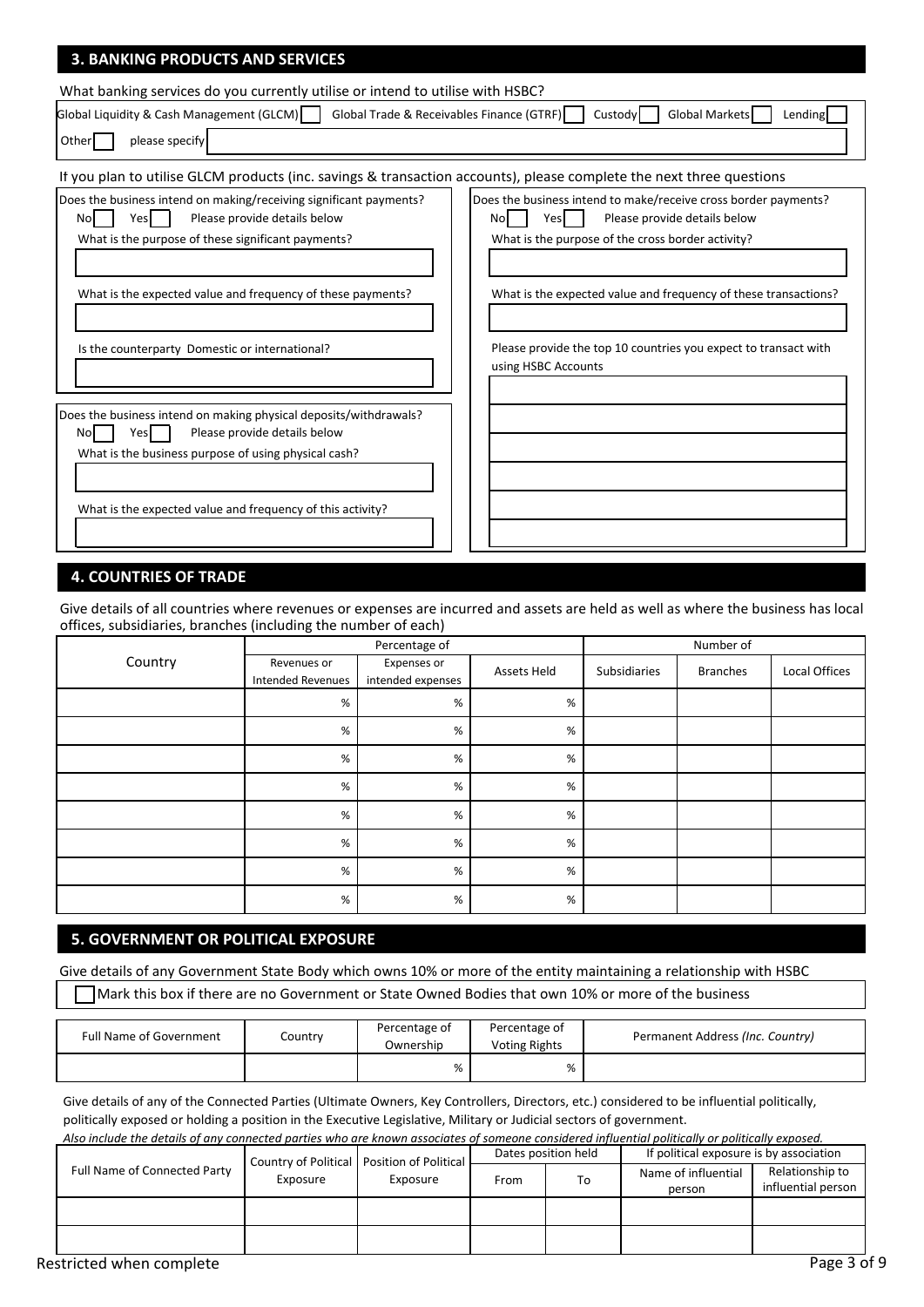#### 6. KEY CONTROLLERS / DIRECT APPOINTEES / DIRECTORS / POWER OF ATTORNEY

| Give Details of the Key Controllers / Direct Appointees / Power of Attorney / Directors for the Account(s) of the business      |
|---------------------------------------------------------------------------------------------------------------------------------|
| A Key Controller can be anyone elected or appointed to exercise direct control over the company - See Glossary of Terms on page |

| wey controller can be anyone elected or ap-<br>Full Name*<br>(Including middle names)                      | 1                                                                                                           |                 | $\overline{\mathbf{2}}$                                                                                            |          | 3                                                                                                                  |          |
|------------------------------------------------------------------------------------------------------------|-------------------------------------------------------------------------------------------------------------|-----------------|--------------------------------------------------------------------------------------------------------------------|----------|--------------------------------------------------------------------------------------------------------------------|----------|
| Date of Birth*                                                                                             | DD<br>$\prime$                                                                                              | $\prime$        | $\prime$                                                                                                           | $\prime$ | $\prime$<br>IVI VI                                                                                                 | $\prime$ |
| Passport/Identification No.                                                                                |                                                                                                             |                 |                                                                                                                    |          |                                                                                                                    |          |
| Designation/Occupation*                                                                                    |                                                                                                             |                 |                                                                                                                    |          |                                                                                                                    |          |
| Country of Citizenship                                                                                     |                                                                                                             |                 |                                                                                                                    |          |                                                                                                                    |          |
| Country of Source of Wealth                                                                                |                                                                                                             |                 |                                                                                                                    |          |                                                                                                                    |          |
| Residential Address*                                                                                       |                                                                                                             |                 |                                                                                                                    |          |                                                                                                                    |          |
| <b>Permanent Address</b><br>(If different to Residential)                                                  |                                                                                                             |                 |                                                                                                                    |          |                                                                                                                    |          |
| Management Role*<br>(Select all that apply)                                                                | <b>Key Controller</b><br>Direct Appointee<br>Power of Attorney<br>Executive Director<br>Other Related Party | Director        | <b>Key Controller</b><br>Direct Appointee<br>Power of Attorney<br><b>Executive Director</b><br>Other Related Party | Director | <b>Key Controller</b><br>Direct Appointee<br>Power of Attorney<br><b>Executive Director</b><br>Other Related Party | Director |
| Have this person's ID documents<br>been provided to HSBC?                                                  | Yes                                                                                                         | No <sub>1</sub> | Yes                                                                                                                | No       | Yes                                                                                                                | No       |
| Is this person a Key<br>Controller solely by virtue<br>of being a sole signatory?<br>(i.e. not a director) | Yes                                                                                                         | No <sub>l</sub> | Yesl                                                                                                               | Nol      | Yes                                                                                                                | No       |
|                                                                                                            |                                                                                                             |                 |                                                                                                                    |          |                                                                                                                    |          |
| Full Name*<br>(Including middle names)                                                                     | 4                                                                                                           |                 | 5                                                                                                                  |          | 6                                                                                                                  |          |
| Date of Birth*                                                                                             | DD<br>IVI VI                                                                                                |                 | DD                                                                                                                 |          | IVI VI                                                                                                             |          |
| Passport/Identification No.                                                                                |                                                                                                             |                 |                                                                                                                    |          |                                                                                                                    |          |
| Designation/Occupation*                                                                                    |                                                                                                             |                 |                                                                                                                    |          |                                                                                                                    |          |
| Country of Citizenship                                                                                     |                                                                                                             |                 |                                                                                                                    |          |                                                                                                                    |          |
| Country of Source of Wealth                                                                                |                                                                                                             |                 |                                                                                                                    |          |                                                                                                                    |          |
| Residential Address*                                                                                       |                                                                                                             |                 |                                                                                                                    |          |                                                                                                                    |          |
| <b>Permanent Address</b><br>(If different to Residential)                                                  |                                                                                                             |                 |                                                                                                                    |          |                                                                                                                    |          |
| Management Role*<br>(Select all that apply)                                                                | Key Controller<br>Direct Appointee<br>Power of Attorney<br><b>Executive Director</b><br>Other Related Party | Director        | <b>Key Controller</b><br>Direct Appointee<br>Power of Attorney<br><b>Executive Director</b><br>Other Related Party | Director | <b>Key Controller</b><br>Direct Appointee<br>Power of Attorney<br><b>Executive Director</b><br>Other Related Party | Director |
| Have this person's ID documents<br>been provided to HSBC?                                                  | Yes                                                                                                         | No <sub>1</sub> | Yes                                                                                                                | No       | Yes                                                                                                                | No       |

\* Denotes Mandatory information for all connected parties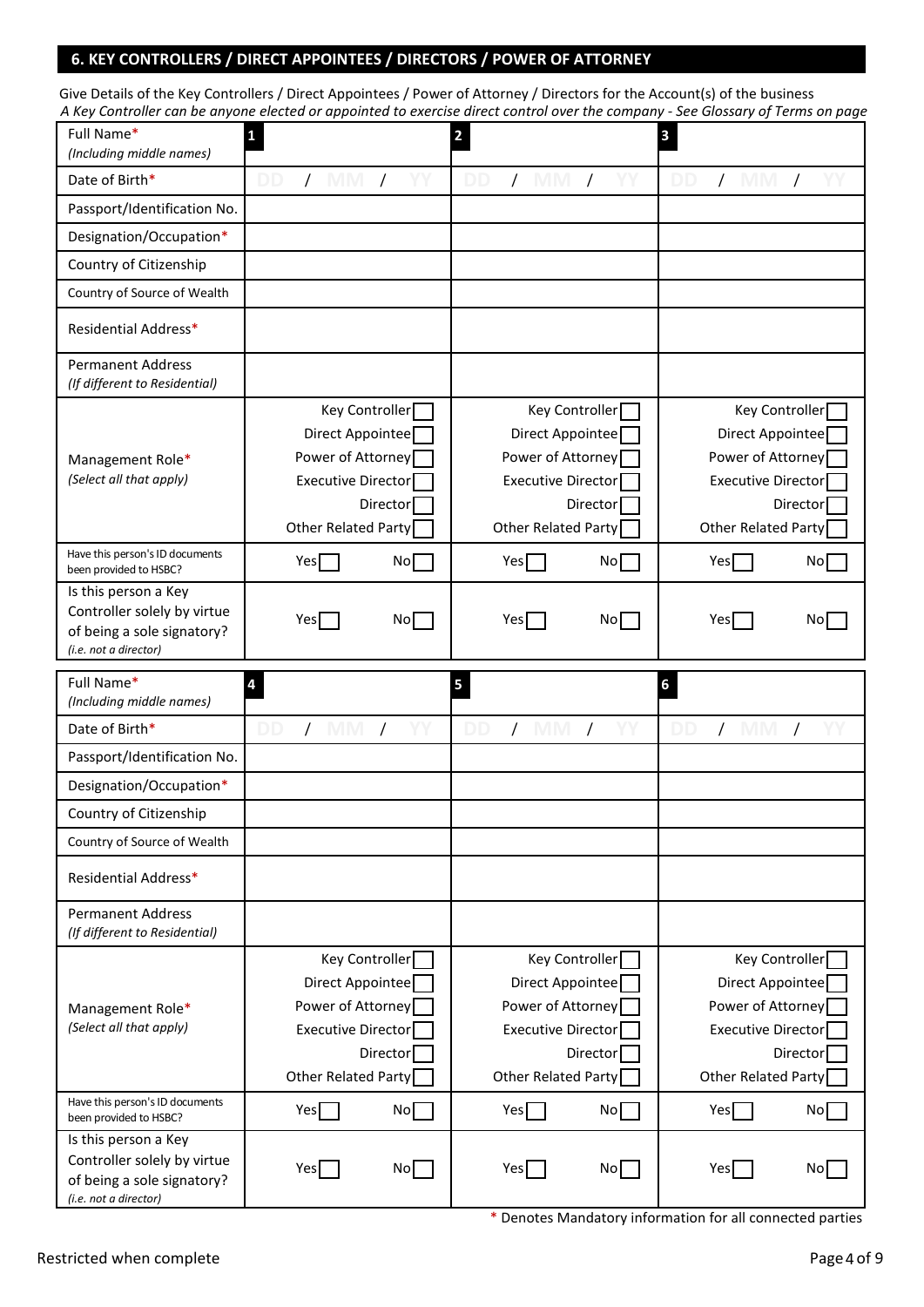#### 7. INTERMEDIATE OWNERS / PRINCIPLE SHAREHOLDERS / ULTIMATE PARENT

shareholding of 10% or more in the company banking with HSBC Give details of all intermediate owners/principal shareholders (as per trade licence/company register) of the business with a

Mark this box if there are no intermediate owners/principle shareholders that own 10% or more of the business

| Full Name of<br>Intermediate Owner | Percentage of<br>Ownership | Percentage of<br><b>Voting Rights</b> | City & Country of<br>Incorporation | Country of Primary<br><b>Business Operation</b> | Listed | Regulated | Neither |
|------------------------------------|----------------------------|---------------------------------------|------------------------------------|-------------------------------------------------|--------|-----------|---------|
|                                    |                            |                                       |                                    |                                                 |        |           |         |
|                                    | $\%$                       | $\%$                                  |                                    |                                                 |        |           |         |
|                                    | $\%$                       | $\%$                                  |                                    |                                                 |        |           |         |
|                                    | $\%$                       | %                                     |                                    |                                                 |        |           |         |
|                                    | %                          | $\%$                                  |                                    |                                                 |        |           |         |
|                                    | $\%$                       | %                                     |                                    |                                                 |        |           |         |
|                                    | $\%$                       | %                                     |                                    |                                                 |        |           |         |
|                                    | $\%$                       | $\%$                                  |                                    |                                                 |        |           |         |
|                                    | $\%$                       | %                                     |                                    |                                                 |        |           |         |
|                                    | $\%$                       | %                                     |                                    |                                                 |        |           |         |
|                                    | $\%$                       | %                                     |                                    |                                                 |        |           |         |

Give details of the parent company *(if applicable)*

| Name of parent company          | Is the business part of a corporate group<br>No.<br>Yesl | Name of the corporate group                |
|---------------------------------|----------------------------------------------------------|--------------------------------------------|
| Name of Ultimate Parent Company | Ultimate Parent's Year of Incorporation                  | Ultimate Parent's Country of Incorporation |

#### 8. TRUSTS AND FOUNDATIONS

Is there a Trust or Foundation which owns 10% or more of the company banking with HSBC?

| Go to next question<br>No<br>Give details below<br>Yes          |                     |       |                              |       |                                       |       |
|-----------------------------------------------------------------|---------------------|-------|------------------------------|-------|---------------------------------------|-------|
| Trust/Foundation                                                | Foundation<br>1     | Trust | $\overline{2}$<br>Foundation | Trust | $\overline{\mathbf{3}}$<br>Foundation | Trust |
| Name of Trust/Foundation                                        |                     |       |                              |       |                                       |       |
| Percentage of Ownership                                         |                     | %     |                              | %     |                                       | %     |
| Country of Establishment                                        |                     |       |                              |       |                                       |       |
| <b>Registered Address</b>                                       |                     |       |                              |       |                                       |       |
| Is the Trust/Foundation<br>listed or regulated?                 | Regulated<br>Listed | N/A   | Regulated<br>Listed          | N/A   | Regulated<br>Listed                   | N/A   |
| Name of Exchange/Regulator                                      |                     |       |                              |       |                                       |       |
| What is the nature/purpose<br>of the trust/foundation?          |                     |       |                              |       |                                       |       |
| Who is the appointor?                                           |                     |       |                              |       |                                       |       |
| Who contributed the major<br>assets to the<br>trust/foundation? |                     |       |                              |       |                                       |       |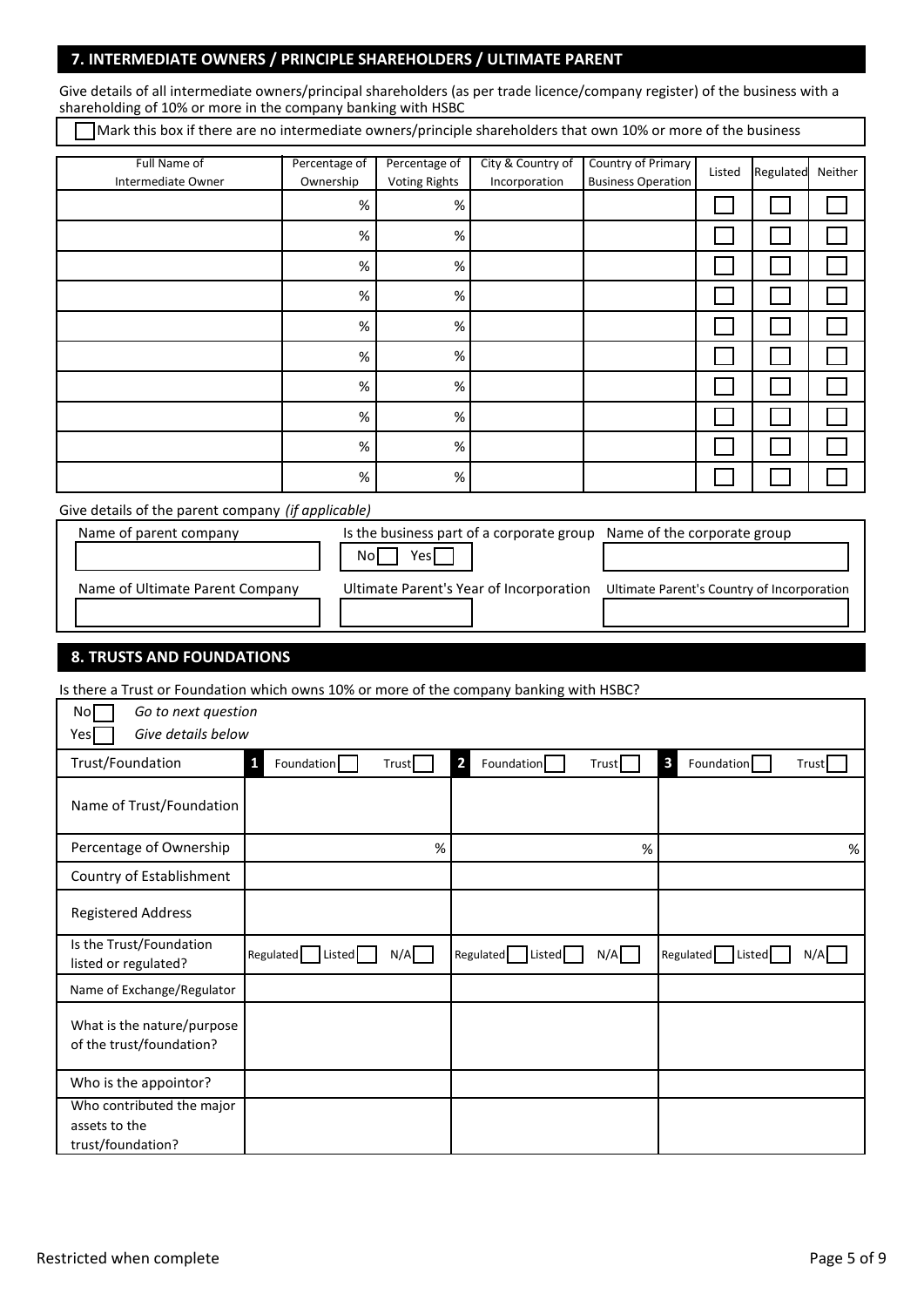#### **9. ULTIMATE BENEFICIAL OWNERS (NATURAL PERSONS ONLY)**

Give Details of any individuals (natual persons only) who, directly or indirectly, own 10% or more of the share capital of the business banking with HSBC, or who control the voting rights of 10% or more of the issued share capital.

| <b>Full Name</b><br>(Including middle names)                | $\mathbf{1}$             |                  | $\overline{\mathbf{c}}$ |            | $\mathbf{3}$                  |                 |
|-------------------------------------------------------------|--------------------------|------------------|-------------------------|------------|-------------------------------|-----------------|
| Date of Birth                                               | DD.<br>/ MM              | $\sqrt{ }$<br>YY | DD<br>$/$ MM $/$        | Υ          | DD.<br>$/$ MM                 | $\sqrt{2}$      |
| Passport/Identification No.                                 |                          |                  |                         |            |                               |                 |
| Nationality                                                 |                          |                  |                         |            |                               |                 |
| Country of Citizenship<br>(if different)                    |                          |                  |                         |            |                               |                 |
| <b>Residential Address</b>                                  |                          |                  |                         |            |                               |                 |
| Has this person had another<br>address in the past 3 years? | Yes                      | No               | Yes                     | No         | Yes                           | No              |
| If Yes, what was the                                        |                          |                  |                         |            |                               |                 |
| previous address                                            |                          |                  |                         |            |                               |                 |
| Country of Source of Wealth                                 |                          |                  |                         |            |                               |                 |
| Source of Wealth<br>Description                             |                          |                  |                         |            |                               |                 |
| Percentage of Ownership                                     |                          | $\%$             |                         | $\%$       |                               | $\%$            |
| Percentage of Voting Rights<br>(if different)               |                          | $\%$             |                         | $\%$       |                               | $\%$            |
| Full Name*<br>(Including middle names)                      | $\overline{\mathbf{a}}$  |                  | 5                       |            | $\boldsymbol{6}$              |                 |
|                                                             |                          |                  |                         |            |                               |                 |
| Date of Birth                                               | <b>DD</b><br>$\sqrt{MN}$ | YY<br>$\sqrt{ }$ | $\sqrt{MN}$<br>DD       | $\sqrt{ }$ | $\sqrt{2}$<br>DD<br><b>MM</b> | $\prime$        |
| Passport/Identification No.                                 |                          |                  |                         |            |                               |                 |
| Nationality                                                 |                          |                  |                         |            |                               |                 |
| Country of Citizenship<br>(if different)                    |                          |                  |                         |            |                               |                 |
| <b>Residential Address</b>                                  |                          |                  |                         |            |                               |                 |
| Has this person had another<br>address in the past 3 years? | Yes                      | No               | Yes                     | No         | Yes                           | No <sub>1</sub> |
| If Yes, what was the                                        |                          |                  |                         |            |                               |                 |
| previous address<br>Country of Source of Wealth             |                          |                  |                         |            |                               |                 |
| Source of Wealth<br>Description                             |                          |                  |                         |            |                               |                 |
| Percentage of Ownership                                     |                          | $\%$             |                         | $\%$       |                               | $\%$            |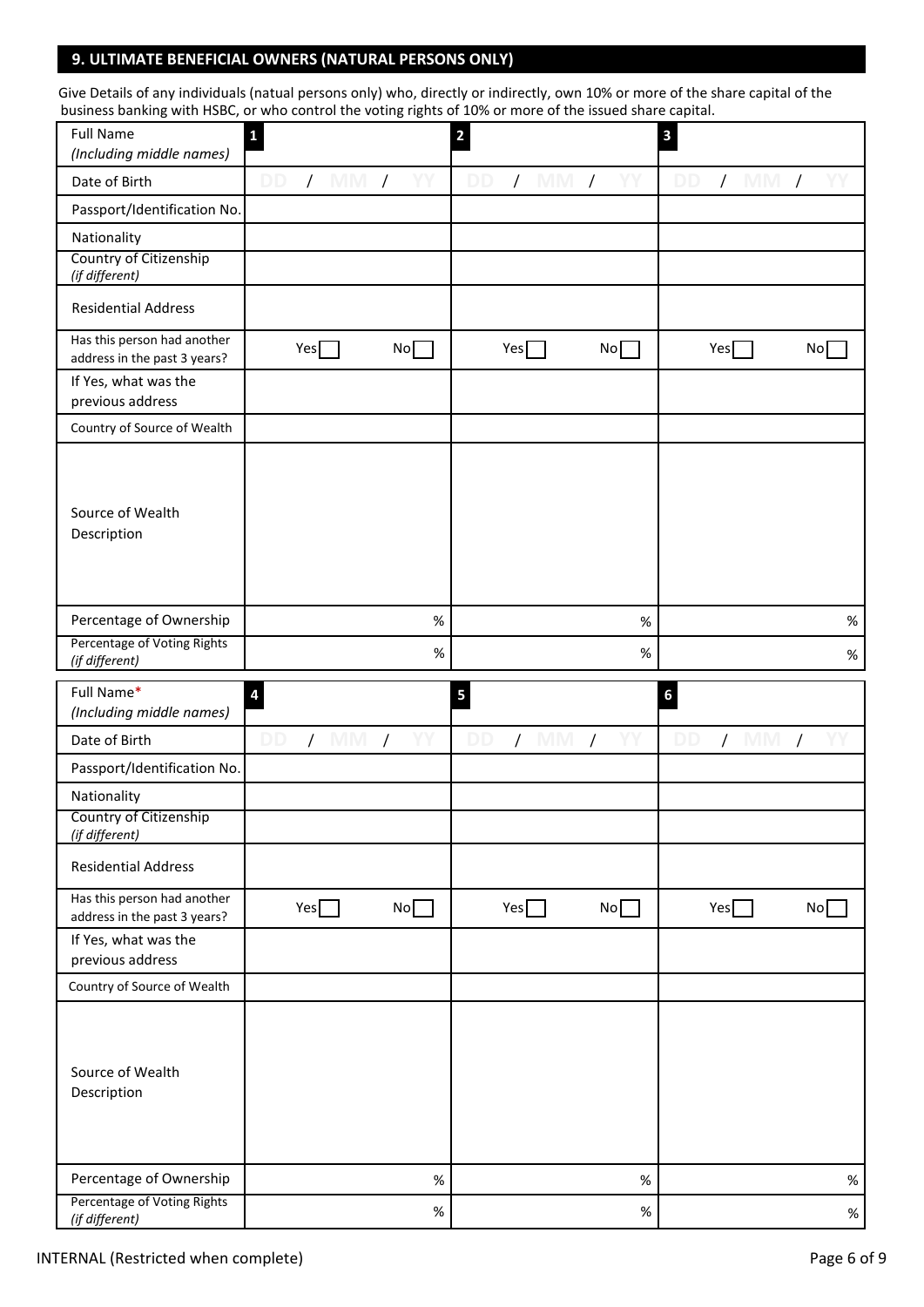#### **10. ADDITIONAL DOCUMENTATION TO BE PROVIDED**

In addition to completing this form, please provide a certified copy<sub>1</sub> of the following documents for verification purposes

Constitution (Memorandum and Articles of Association)₂

Certificate of Registration

A document showing the chain of ownership (e.g. organisation chart or comparable document signed by a Director or Company Secretary) to the individuals whose ownership equals 10% or more (Ultimate Beneficial Owners).

For each intermediate Company in the chain this must include:

– Full legal name

– Ownership percentage

– City and Country of incorporation

– Country of operations (if applicable)

**Note:** There will be circumstances where the Bank will need to obtain additional information and documentation, as well as identify and verify additional parties, in particular Key Controllers and Beneficial Owners of 10% or more. Your Relationship Manager will advise accordingly.

- ₁ A certified copy is a copy of the original documentation which has been signed as a true and correct copy by an authorised person. The authorised person should also print their name, date and position and if possible affix an official stamp. Authorised persons include financial advisers, judges, magistrates, justices of the peace, lawyers/solicitors, police officers and chartered accountants, persons authorised as a notary public in a foreign country, and certain other persons prescribed under the Statutory Declarations Regulations 1993 (Australia)
- ₂ For Companies that have adopted the replaceable rules in lieu of a Constitution please provide a declaration to that effect.

#### **11. DECLARATION**

I hereby declare that:

- 1· I am authorised to complete this form on behalf of the Customer
- 2· The details included on this form are true and correct as at the date of signing
- 3· All documents provided by the Customer to verify information provided by the Customer are true and correct as at the date of signing
- 4· I acknowledge that the Bank will rely on the information provided in this form to determine whether to provide services to the Customer in compliance with the law.

| Signature                                                         | Date     |
|-------------------------------------------------------------------|----------|
| On completion of this form,<br>W<br>please print and sign by hand |          |
| Name                                                              | Position |
|                                                                   |          |

If this declaration is completed by a HSBC staff member on behalf of the customer, please confirm who at the company has been contacted to obtain the information, their position in the company, the date on which this was obtained and by what means? *i.e. Call/meeting in person/e-mail/written correspondence*

#### **Bank Use Only**

**Important:** this form is designed for the preliminary collection of information from the customer and is used prior to the completion of the account opening documentation.

| Required Documents Collected (Constitution/Declaration, Certificate of Registration and Ownership Chart) |  |                    |               |  |
|----------------------------------------------------------------------------------------------------------|--|--------------------|---------------|--|
| <b>Risk Assessment Complete</b>                                                                          |  |                    |               |  |
| Bank Officer's Name                                                                                      |  | Signature          | Date Received |  |
| Position                                                                                                 |  | <b>HSBC Office</b> |               |  |

Restricted when complete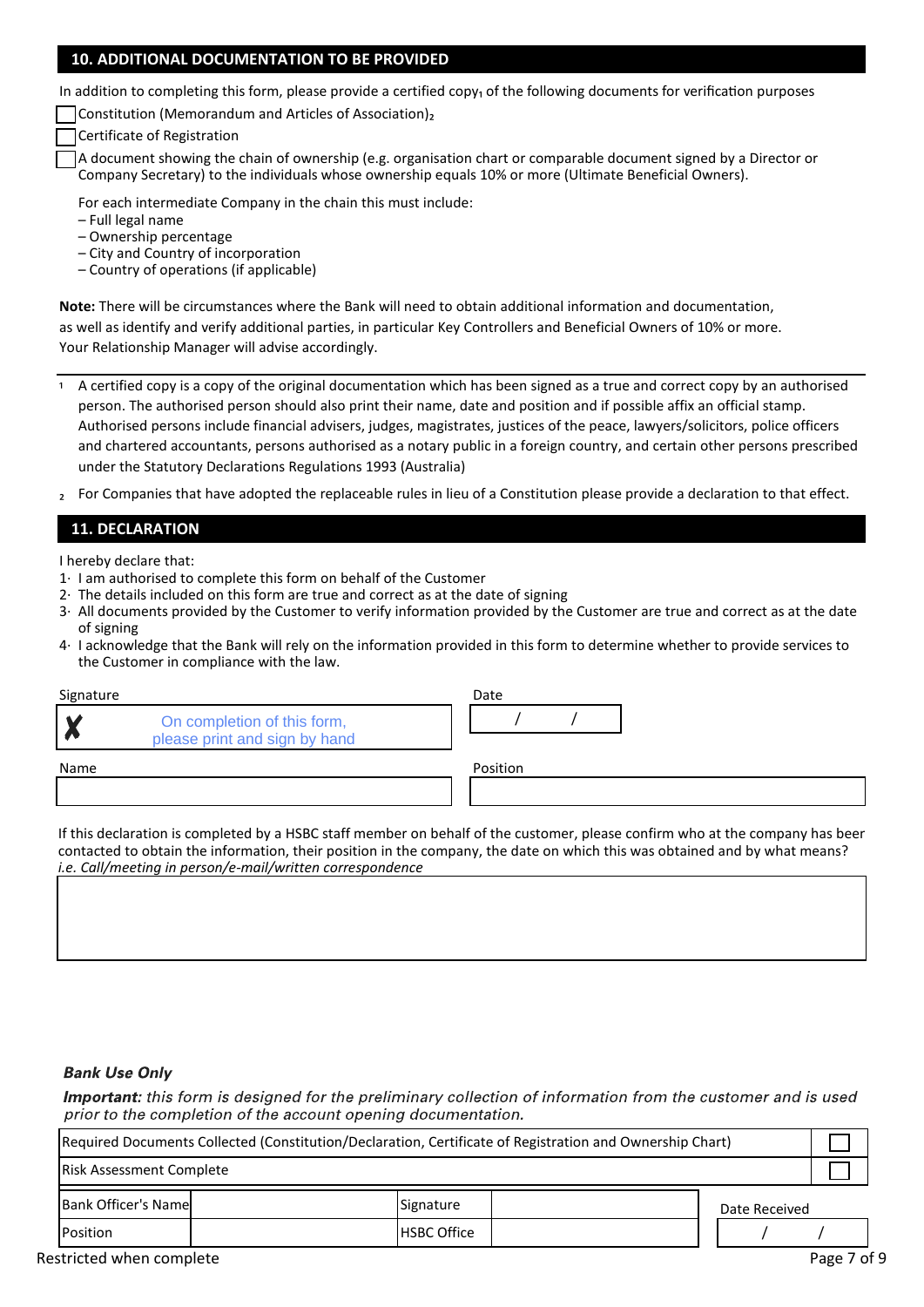### **12. GLOSSARY OF TERMS**

| <b>Assets Under</b><br><b>Management</b>       | Assets under Management is the market value of assets that a company manages on behalf<br>of clients.                                                                                                                                                                                                                                                                                                                                                                                                                                                   |
|------------------------------------------------|---------------------------------------------------------------------------------------------------------------------------------------------------------------------------------------------------------------------------------------------------------------------------------------------------------------------------------------------------------------------------------------------------------------------------------------------------------------------------------------------------------------------------------------------------------|
| <b>Beneficial Owner</b><br>(BO)                | A Beneficial Owner is an individual or an entity who owns or exercises control over the<br>business arising from their shareholding or other ownership interest in the Customer; or<br>from control over the voting rights; or from exercising other control over the composition<br>and/or the voting of the Board of Directors. A Beneficial Owner can also be the party on<br>whose behalf a transaction or activity is being conducted.                                                                                                             |
| <b>Commercial</b><br><b>Operating Business</b> | A commercial operating business is an incorporated entity established for commercial trading<br>operating activity with the objective of generating profits. Registered corporations may take<br>a variety of legal forms, including partnerships. They commonly have limited liability, and<br>can be owned by shareholders who can transfer their shares to others, and can be controlled<br>by a board of directors who are normally elected or appointed by the shareholders.                                                                       |
| <b>Connected Parties</b>                       | A Connected Party is a term used to describe a party (can be a natural person or legal entity)<br>who has the power to direct or influence the activities of the Customer through the management<br>or ownership structure and/or is a Beneficial Owner of the Customer. Connected Parties may<br>include Beneficial Owners, Key Controllers, Trustees, Settlors/Grantors/Founders, Protectors,<br>or other defined beneficiaries of a legal arrangement.                                                                                               |
| <b>Direct Appointee</b>                        | A Direct Appointee is a person authorised under an executed instrument of the business to<br>act on its behalf with respect to the banking relationship and also to delegate authority to<br>others to represent the business in more limited circumstances, e.g. the Company Secretary.<br>The Direct Appointees may appoint Authorised Signatories. Direct Appointees may not<br>themselves be Key Controllers but are typically appointed by Key Controllers or the Board<br>of Directors. They may or may not themselves be Authorised Signatories. |
| <b>Director</b>                                | A Director is an appointed member of the Board of Directors for the business and may either<br>be an executive or non-executive. The roles and responsibilities of a Board of Directors will<br>vary according to the type of entity. A Director may or may not be a Key Controller.<br>For entities, certain Directors and managers will be classified as Key Controllers, due to their<br>ability to exercise significant control over an entity and to have a substantial influence over<br>the day-to-day management of the business.               |
| <b>Holding Company</b>                         | A Holding Company is a parent corporation that owns enough voting stock in their subsidiaries<br>to control its board of directors. This customer type is not an operating company, thus does<br>not have third party customers. Revenues are derived from intragroup transactions and the<br>flow of dividends.                                                                                                                                                                                                                                        |
| Intermediate<br>Owner (IO)                     | An Intermediate Owner is an Entity or legal arrangement e.g. structure such as a Trust or<br>Foundation, identified as existing within the corporate structure that sits between the Customer<br>and the Ultimate Beneficial Owner (UBO).                                                                                                                                                                                                                                                                                                               |
| <b>Key Controller (KC)</b>                     | A Key Controller is someone who is elected or appointed to exercise more direct control over<br>the entity by participating in the governance or senior executive activities of the business.<br>Key Controllers typically set the strategy direction of the entity.                                                                                                                                                                                                                                                                                    |
|                                                | The title given to Key Controllers varies according to the type of entity, country of operation,<br>and country of incorporation/registration/formation. It is common for a Key Controller to<br>include the Chief Executive Officer (CEO), Chief Financial Officer (CFO), Managing partner<br>and Chairman of the Board. Usually, control is exercised jointly with other Directors/Senior<br><b>Executive Management.</b>                                                                                                                             |
| <b>Material change to</b><br><b>business</b>   | A material change may be defined as a substantial and continuing change to the business<br>such as, but not limited to:<br>- Change in nature of the business<br>- Change in Senior Principal Officers<br>- Change in Share ownership of the Company<br>– Mergers<br>- Change in Legal name of the Company<br>- New business areas/ markets entered into<br>- Change in the nature of business<br>- Expansion into high risk/ emerging markets<br>- Change in the product mix or business activities                                                    |
| <b>Other Related</b><br><b>Parties</b>         | Other Related Parties are those parties who may support or provide advice to the Customer,<br>but who sit outside of the management or ownership structure. Other Related Parties may<br>include lenders in Syndicated Lending deals, Arranger in SPVs, Insurance Manger in Captive<br>Insurance. <sub>P</sub>                                                                                                                                                                                                                                          |